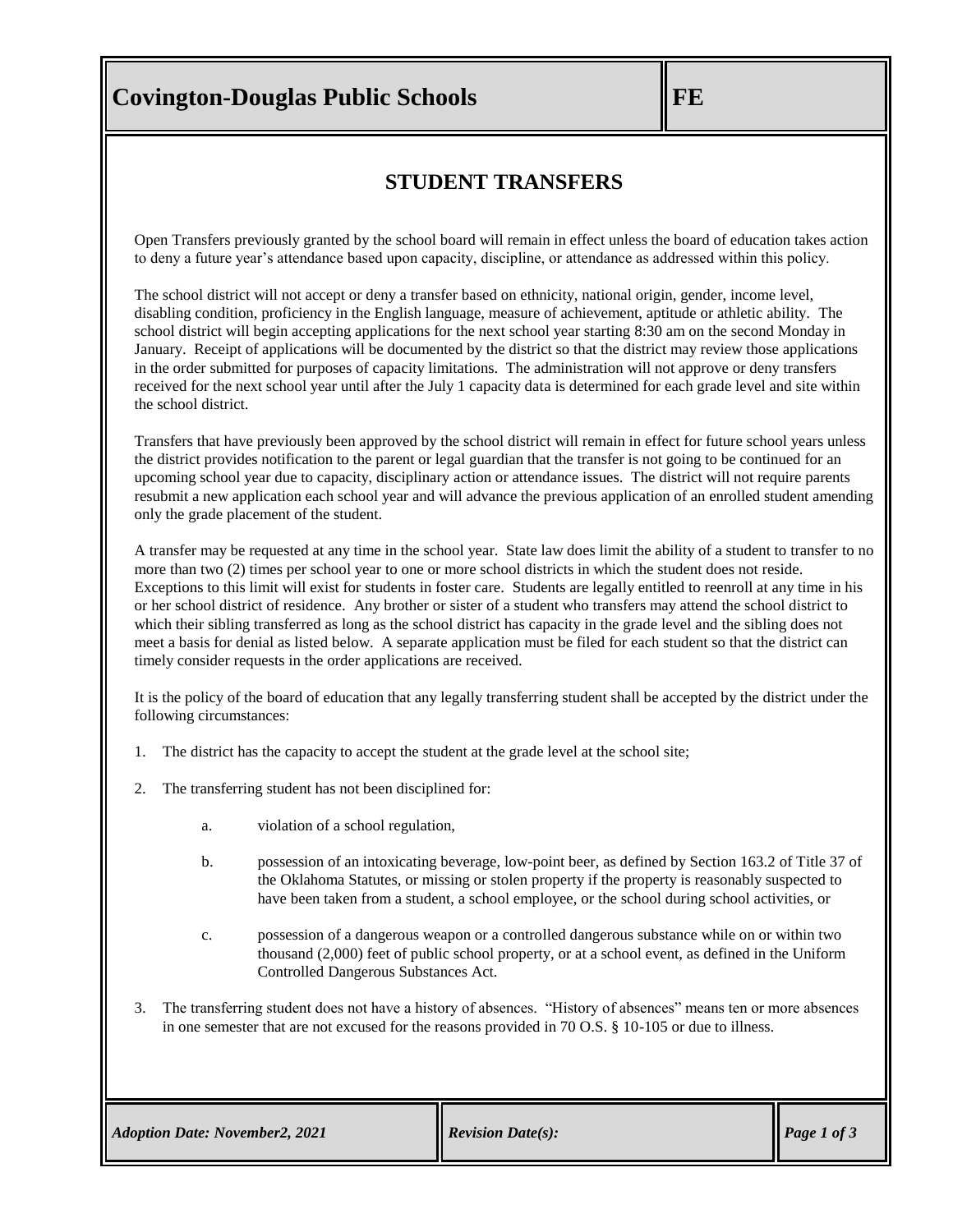## **Covington-Douglas Public Schools FE**

#### **TRANSFER POLICY(Cont.)**

By the first day of January, April, July and October, the board of education shall establish the number of transfer students the district has the capacity to accept in each grade level for each school site within the district. The number of transfer students for each grade level at each site that the district has the capacity to accept will be posted in a prominent place on the school district's website. The district shall report to the State Department of Education the number of transfer students for each grade level for each school site which the district has the capacity to accept.

The district has a capacity of 15 in Grade PK The district has a capacity of 15 in Grade KG The district has a capacity of 18 in Grade 1<sup>st</sup> The district has a capacity of 18 in Grade 2nd The district has a capacity of 18 in Grade 3rd The district has a capacity of 18 in Grade 4th The district has a capacity of 18 in Grade 5th The district has a capacity of 18 in Grade 6th The district has a capacity of 18 in Grade 7th The district has a capacity of 18 in Grade 8th The district has a capacity of 20 in Grade 9th The district has a capacity of 20 in Grade  $10<sup>th</sup>$ The district has a capacity of 20 in Grade 11th The district has a capacity of 20 in Grade 12th

A student shall be allowed to transfer to a district in which the parent or legal guardian of the student is employed as a teacher as per 70 O.S. § 8-113.

The school district shall enroll transfer students in the order in which they submit their applications. If the number of student transfer applications exceeds the capacity of the district, the district shall select transfer students in the order in which the district received the application. Students who are the dependent children of a member of the active uniformed military services of the United States on full-time active-duty status and students who are the dependent children of the military reserve on active duty orders shall be eligible for admission to the school district regardless of capacity of the district. Students shall be eligible for military transfer if:

- 1. At least one parent of the student has a Department of Defense issued identification card; and
- 2. At least one parent can provide evidence that he or she will be on active-duty status or active-duty orders, meaning the parent will be temporarily transferred in compliance with official orders to another location in support of combat, contingency operation or a national disaster requiring the use of orders for more than thirty (30) consecutive days.

If accepted, a student transfer is granted for the existing school year and may continue to attend in future years. At the end of the school year, the district may deny continued transfer of the student due to capacity or for disciplinary reasons or a history of absences.

If a transfer request is denied by the administration, the parent or legal guardian of the student may appeal the denial within ten (10) days of notification of denial to the board of education. The board of education shall consider the appeal at its next regularly scheduled board meeting if notice is provided prior to the statutory deadline for posting the agenda for the meeting. If notice is after the deadline for posting, the board shall consider the appeal at a special meeting of the board of education.